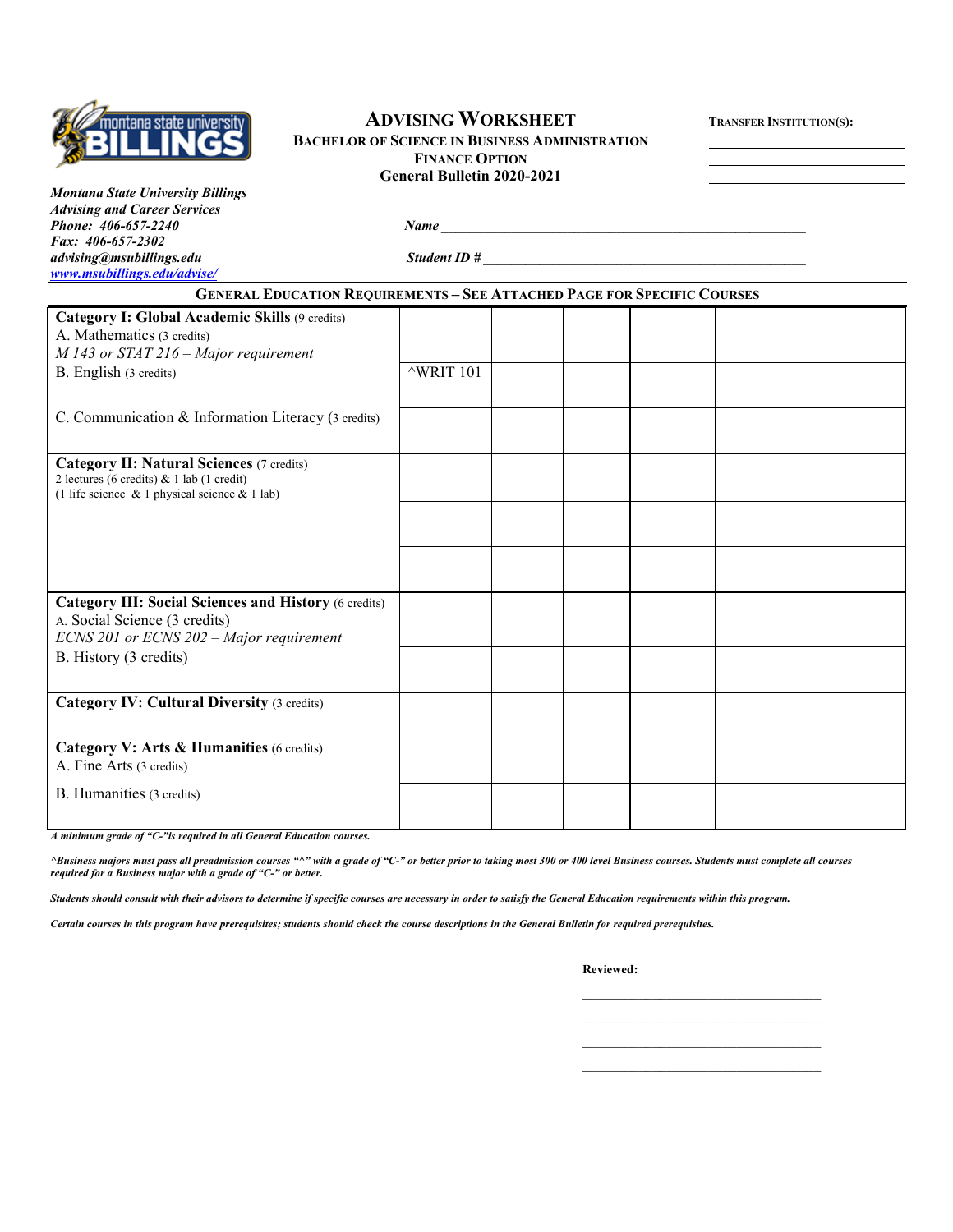## **GENERAL EDUCATION REQUIREMENTS**

|                 |     | <b>CATEGORY I: GLOBAL ACADEMIC SKILLS</b>                      | <b>9</b> credits                                     |
|-----------------|-----|----------------------------------------------------------------|------------------------------------------------------|
|                 |     | Students are required to take one course from each subcategory |                                                      |
|                 |     | <b>Subcategory A - Mathematics</b>                             | 3 credits                                            |
| M               | 105 | Contemporary Mathematics                                       | 3                                                    |
| M               | 114 | <b>Extended Technical Mathematics</b>                          |                                                      |
| M               | 121 | College Algebra                                                |                                                      |
| M               | 122 | College Trigonometry                                           | $\begin{array}{c} 3 \\ 3 \\ 3 \\ 3 \\ 3 \end{array}$ |
| M               | 130 | Mathematics for Elementary Teachers I                          |                                                      |
| M               | 140 | College Math for Healthcare                                    |                                                      |
| M               | 143 | <b>Finite Mathematics</b>                                      | 4                                                    |
| M               | 161 | Survey of Calculus                                             | $\mathfrak{Z}$                                       |
| M               | 171 | Calculus I                                                     | $\overline{4}$                                       |
| <b>STAT</b>     | 141 | Introduction to Statistical Concepts                           | 3                                                    |
| <b>STAT</b>     | 216 | <b>Introduction to Statistics</b>                              | $\overline{\mathcal{A}}$                             |
|                 |     | Subcategory B - English                                        | 3 credits                                            |
| <b>WRIT</b>     | 101 | <b>College Writing I</b>                                       | 3                                                    |
| WRIT            | 121 | Introduction to Technical Writing                              |                                                      |
| WRIT            | 122 | Introduction to Business Writing                               | $\begin{array}{c} 3 \\ 3 \\ 3 \\ 3 \\ 3 \end{array}$ |
| WRIT            | 201 | College Writing II                                             |                                                      |
| WRIT            | 220 | Business & Professional Writing                                |                                                      |
| WRIT            | 221 | Intermediate Technical Writing                                 |                                                      |
|                 |     | Subcategory C- Communication & Information Literacy 3 credits  |                                                      |
| <b>BMIS</b> 150 |     | Cyber Security and Electronic Communication                    | 3                                                    |
| COMX 111        |     | Introduction to Public Speaking                                |                                                      |
| COMX115         |     | Introduction to Interpersonal Communication                    | $\frac{3}{3}$                                        |
| <b>LSCI 125</b> |     | Research in the Information Age                                | $\overline{3}$                                       |
|                 |     | CATECODY II. NATURAL SCIENCES 6 or looture & 1 or lob          |                                                      |

### **CATEGORY II: NATURAL SCIENCES 6 cr. lecture & 1 cr. lab**

*Students are required to take one course from each subcategory and at least one corresponding lab or Integrated Sciences*

|             |     | <b>Subcategory A – Life Sciences</b><br>3-4 credits |               |
|-------------|-----|-----------------------------------------------------|---------------|
| <b>BIOB</b> | 101 | Discover Biology                                    | 3             |
| <b>BIOB</b> | 102 | Discover Biology Lab                                | L             |
| <b>BIOB</b> | 121 | Fundamentals of Biology for Allied Health           | $\mathcal{R}$ |
| <b>BIOB</b> | 122 | Fund of Biology: Evolution, Ecology, and            |               |
|             |     | Biodiversity                                        | 3             |
| <b>BIOB</b> | 123 | Fund of Biology: The Nature of Nutrition            | 3             |
| <b>BIOB</b> | 160 | Principles of Living Systems                        | 3             |
| <b>BIOB</b> | 161 | Principles of Living Systems Lab                    | 1             |

|                            | <b>Subcategory B – Physical Sciences</b><br>3-4 credits |                                             |    |  |
|----------------------------|---------------------------------------------------------|---------------------------------------------|----|--|
| <b>ASTR</b>                | 110                                                     | Introduction to Astronomy                   | 3  |  |
| ASTR                       | 111                                                     | Introduction to Astronomy Lab               |    |  |
| <b>CHMY</b>                | 121                                                     | Introduction to General Chemistry           | 3  |  |
| <b>CHMY</b>                | 122                                                     | Introduction to General Chemistry Lab       |    |  |
| <b>CHMY</b>                | 141                                                     | College Chemistry I                         | 3  |  |
| <b>CHMY</b>                | 142                                                     | College Chemistry Laboratory I              |    |  |
| GEO                        | 101                                                     | Introduction to Physical Geology            | 3  |  |
| GEO                        | 102                                                     | Introduction to Physical Geology Laboratory | -1 |  |
| <b>GPHY</b>                | 262                                                     | Spatial Sciences Technology & Applications  | 3  |  |
| <b>GPHY</b>                | 263                                                     | Spatial Sciences & Technology Lab           | 1  |  |
| <b>PHSX</b>                | 103                                                     | Our Physical World                          | 3  |  |
| <b>PHSX</b>                | 104                                                     | Our Physical World Lab                      |    |  |
| PHSX                       | 205                                                     | College Physics I                           | 3  |  |
| <b>PHSX</b>                | 206                                                     | College Physics I Lab                       |    |  |
| <b>Integrated Sciences</b> |                                                         |                                             |    |  |

| SCIN 101, 102, 103, 104 Integrated Sciences | 3, 1, 3, 1 |
|---------------------------------------------|------------|

|             |            | <b>CATEGORY III: SOCIAL SCIENCES AND HISTORY</b><br><b>6 CREDITS</b> |                             |
|-------------|------------|----------------------------------------------------------------------|-----------------------------|
|             |            | Students are required to take one course from each subcategory       |                             |
|             |            | <b>Subcategory A - Social Sciences</b>                               | 3 credits                   |
| <b>ANTY</b> | 217        | Physical Anthropology & Archeology                                   | 3                           |
| <b>BGEN</b> | 105        | Introduction to Business                                             | 3                           |
| COMX        | 106        | Communicating in a Dynamic Workplace                                 | $\overline{\mathbf{3}}$     |
| <i>ECNS</i> | 201        | <b>Principles of Microeconomics</b>                                  | $\boldsymbol{\mathfrak{z}}$ |
| <b>ECNS</b> | <b>202</b> | <b>Principles of Macroeconomics</b>                                  | $\boldsymbol{\mathfrak{z}}$ |
| <b>EDU</b>  | 105        | <b>Education and Democracy</b>                                       | 3                           |
| <b>HTH</b>  | 110        | Personal Health and Wellness                                         | 3                           |
| <b>PSCI</b> | 210        | Introduction to American Government                                  | $\overline{\mathbf{3}}$     |
| <b>PSCI</b> | 220        | Introduction to Comparative Government                               | 3                           |
| <b>PSYX</b> | 100        | Introduction to Psychology                                           | 3                           |
| SOCI        | 101        | Introduction to Sociology                                            | $\overline{\mathbf{3}}$     |
| SOCI        | 201        | Social Problems                                                      | $\overline{\mathcal{E}}$    |
|             |            |                                                                      |                             |
|             |            | <b>Subcategory B - History</b>                                       | 3 credits                   |
| <b>HSTA</b> | 101        | American History I                                                   | 3                           |
| <b>HSTA</b> | 102        | American History II                                                  | 3                           |
| <b>HSTR</b> | 101        | Western Civilization I                                               | $\overline{\mathbf{3}}$     |
| <b>HSTR</b> | 102        | Western Civilization II                                              | 3                           |
| HSTR        | 103        | Honors Western Civilization I                                        | 3                           |
| <b>HSTR</b> | 104        | Honors Western Civilization II                                       | $\overline{\mathbf{3}}$     |
| <b>PSCI</b> | 230        | Introduction to International Relations                              | $\overline{\mathbf{3}}$     |

|             |      | <b>CATEGORY IV: CULTURAL DIVERSITY</b><br>3 credits |   |
|-------------|------|-----------------------------------------------------|---|
| <b>ANTY</b> | 220  | Culture and Society                                 | 3 |
| <b>ARTH</b> | 160  | Global Visual Culture                               | 3 |
| <b>COMX</b> | 2.12 | Introduction to Intercultural Communication         | 3 |
| <b>GPHY</b> | 121  | Human Geography                                     | 3 |
| HTH         | 270  | Global Health Issues                                |   |
| LIT         | 230  | World Literature Survey                             | 3 |
| <b>MUSI</b> | 207  | World Music                                         | 3 |
| NASX        | 105  | Introduction to Native American Studies             | 3 |
| <b>NASX</b> | 205  | Native Americans in Contemporary Society            | 3 |
| PHL.        | 271  | Indian Philosophies and Religions                   | 3 |
| PHL.        | 272  | Chinese Philosophies and Religions                  | 3 |
| <b>REHA</b> | 201  | Introduction to Diversity in Counseling             | 3 |
| <b>RLST</b> | 170  | The Religious Quest                                 | 3 |
| <b>SPNS</b> | 150  | The Hispanic Tradition                              |   |
| WGSS        | 274  | Women, Culture, and Society                         | 3 |
|             |      |                                                     |   |

|             |     | <b>CATEGORY V: ARTS &amp; HUMANITIES</b>                       | <b>6</b> credits                                     |  |
|-------------|-----|----------------------------------------------------------------|------------------------------------------------------|--|
|             |     | Students are required to take one course from each subcategory |                                                      |  |
|             |     | <b>Subcategory A - Fine Arts</b>                               | 3 credits                                            |  |
| ARTZ        | 101 | Art Fundamentals                                               | 3                                                    |  |
| <b>ARTZ</b> | 105 | Visual Language-Drawing                                        |                                                      |  |
| <b>ARTZ</b> | 106 | Visual Language-2-D Foundations                                | 33333333                                             |  |
| ARTZ        | 108 | Visual Language-3-D Foundations                                |                                                      |  |
| <b>ARTZ</b> | 131 | Ceramics for Non-majors                                        |                                                      |  |
| CRWR        | 240 | Intro Creative Writing Workshop                                |                                                      |  |
| <b>FILM</b> | 160 | Introduction to World Cinema                                   |                                                      |  |
| <b>LIT</b>  | 270 | Film & Literature                                              |                                                      |  |
| <b>MART</b> | 260 | Computer Presentation and Animation                            |                                                      |  |
| MUSI        | 101 | <b>Enjoyment of Music</b>                                      |                                                      |  |
| <b>MUSI</b> | 114 | Band: MSUB Symphonic                                           | $\mathbf{1}$                                         |  |
| MUSI        | 131 | Jazz Ensemble I: MSUB                                          | 1                                                    |  |
| MUSI        | 147 | Choral Ensemble: University Chorus                             | 1                                                    |  |
| PHOT        | 154 | <b>Exploring Digital Photography</b>                           |                                                      |  |
| <b>THTR</b> | 101 | Introduction to Theatre                                        | $\begin{array}{c} 3 \\ 3 \\ 3 \end{array}$           |  |
| THTR        | 120 | Introduction to Acting I                                       |                                                      |  |
|             |     | <b>Subcategory B - Humanities</b>                              | 3 credits                                            |  |
| <b>ARTH</b> | 150 | Introduction to Art History                                    | 3                                                    |  |
| <b>HONR</b> | 111 | Perspectives and Understanding                                 |                                                      |  |
| LIT         | 110 | Introduction to Literature                                     |                                                      |  |
| LIT         | 213 | Montana Literature                                             |                                                      |  |
| PHL.        | 110 | Introduction to Ethics                                         | $\begin{array}{c} 3 \\ 3 \\ 3 \\ 3 \\ 3 \end{array}$ |  |
| PHL         | 111 | Philosophies of Life                                           |                                                      |  |
| PHL         | 254 | People and Politics                                            | $\overline{3}$                                       |  |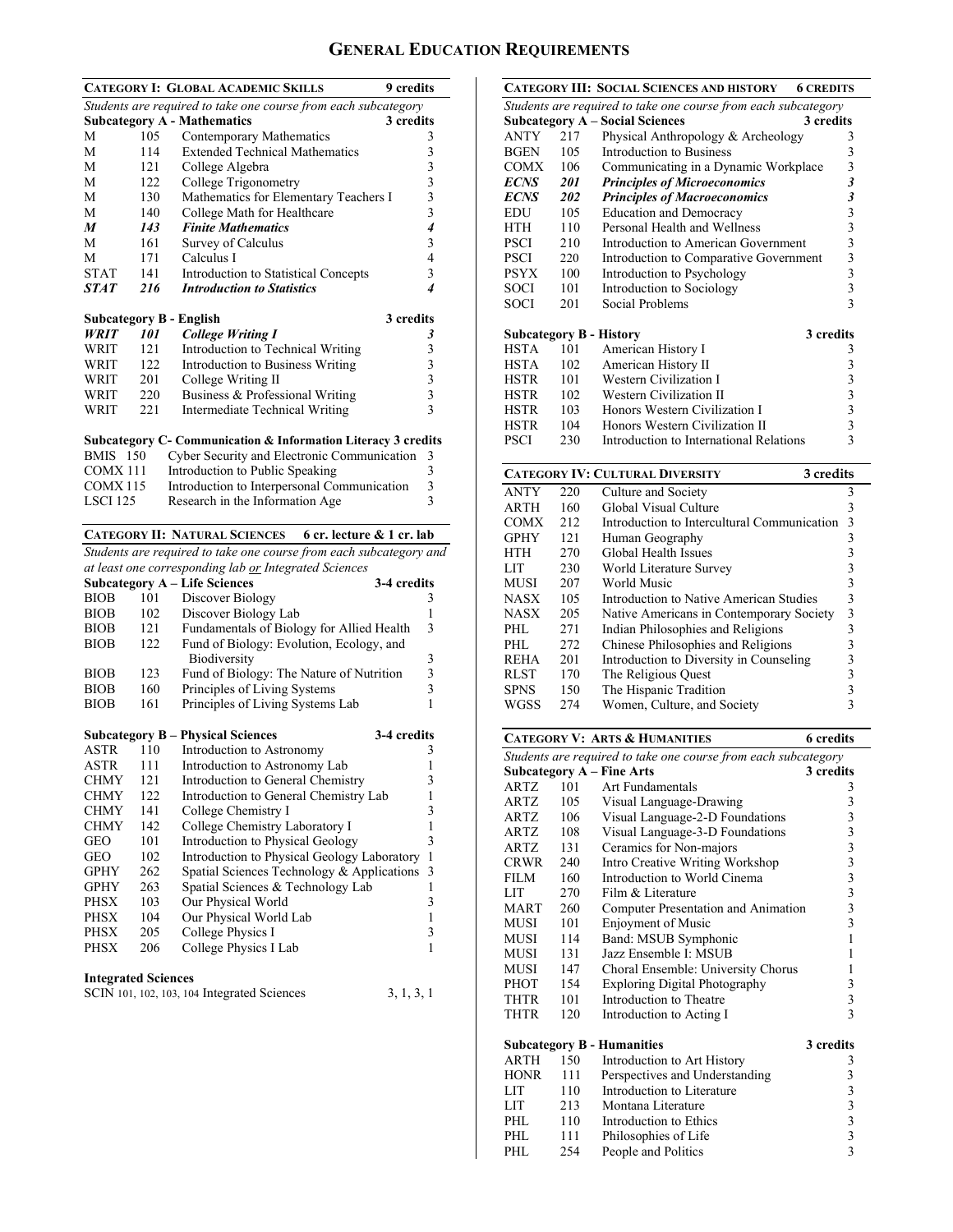|                                      |     | Course                                 | <b>Credits</b> | Grade | <b>Semester</b> | Equivalent |
|--------------------------------------|-----|----------------------------------------|----------------|-------|-----------------|------------|
| <b>Required Business Core</b>        |     |                                        |                |       |                 |            |
| $^{\wedge}$ ACTG                     | 201 | Principles of Financial Accounting     | 3              |       |                 |            |
| $^{\wedge}$ ACTG                     | 202 | Principles of Managerial Accounting    | 3              |       |                 |            |
| *^ECNS                               | 201 | Principles of Microeconomics           | 3              |       |                 |            |
| *^ECNS                               | 202 | Principles of Macroeconomics           | 3              |       |                 |            |
| $*^{\wedge}$ M                       | 143 | <b>Finite Mathematics</b>              | $\overline{4}$ |       |                 |            |
| $\ensuremath{^{*\wedge}}\text{STAT}$ | 216 | <b>Introduction to Statistics</b>      | 4              |       |                 |            |
| <b>WRIT</b>                          | 220 | Business & Professional Writing        | 3              |       |                 |            |
| <b>BGEN</b>                          | 240 | Introduction to Business Data Analysis | 3              |       |                 |            |
| <b>BGEN</b>                          | 235 | <b>Business Law</b>                    | 3              |       |                 |            |
| <b>BGEN</b>                          | 315 | <b>Applied Business Decisions</b>      | 3              |       |                 |            |
| <b>BFIN</b>                          | 322 | <b>Business Finance</b>                | 3              |       |                 |            |
| <b>BMGT</b>                          | 322 | <b>Operations Management</b>           | 3              |       |                 |            |
| <b>BMGT</b>                          | 335 | Management and Organization            | 3              |       |                 |            |
| <b>BMIS</b>                          | 311 | Management and Information Systems     | 3              |       |                 |            |
| <b>BMKT</b>                          | 325 | Principles of Marketing                | 3              |       |                 |            |
| <b>BGEN</b>                          | 499 | Capstone                               | 3              |       |                 |            |

*^Business majors must pass all preadmission courses with a grade of "C-" or better prior to taking most 300 and 400 level Business courses. Students must complete all courses required for a Business major with a grade of "C-" or better.*

|             | <b>Finance Option Requirements</b> |                                            |   |  |  |  |  |  |
|-------------|------------------------------------|--------------------------------------------|---|--|--|--|--|--|
| <b>BFIN</b> | 420                                | Investments                                |   |  |  |  |  |  |
| <b>BFIN</b> | 422                                | Intermediate Business Finance              | 3 |  |  |  |  |  |
| <b>BFIN</b> | 439                                | Financial Management II: Analysis/Problems | 3 |  |  |  |  |  |
| <b>BFIN</b> | 441                                | Advanced Analysis of Financial Statements  | 3 |  |  |  |  |  |
| <b>BFIN</b> | 455                                | Money and Banking                          | 3 |  |  |  |  |  |
| <b>BFIN</b> | 460                                | Derivaties and Risk Management             | 3 |  |  |  |  |  |
| <b>BFIN</b> | 430                                | <b>Financial Modeling</b>                  | 3 |  |  |  |  |  |